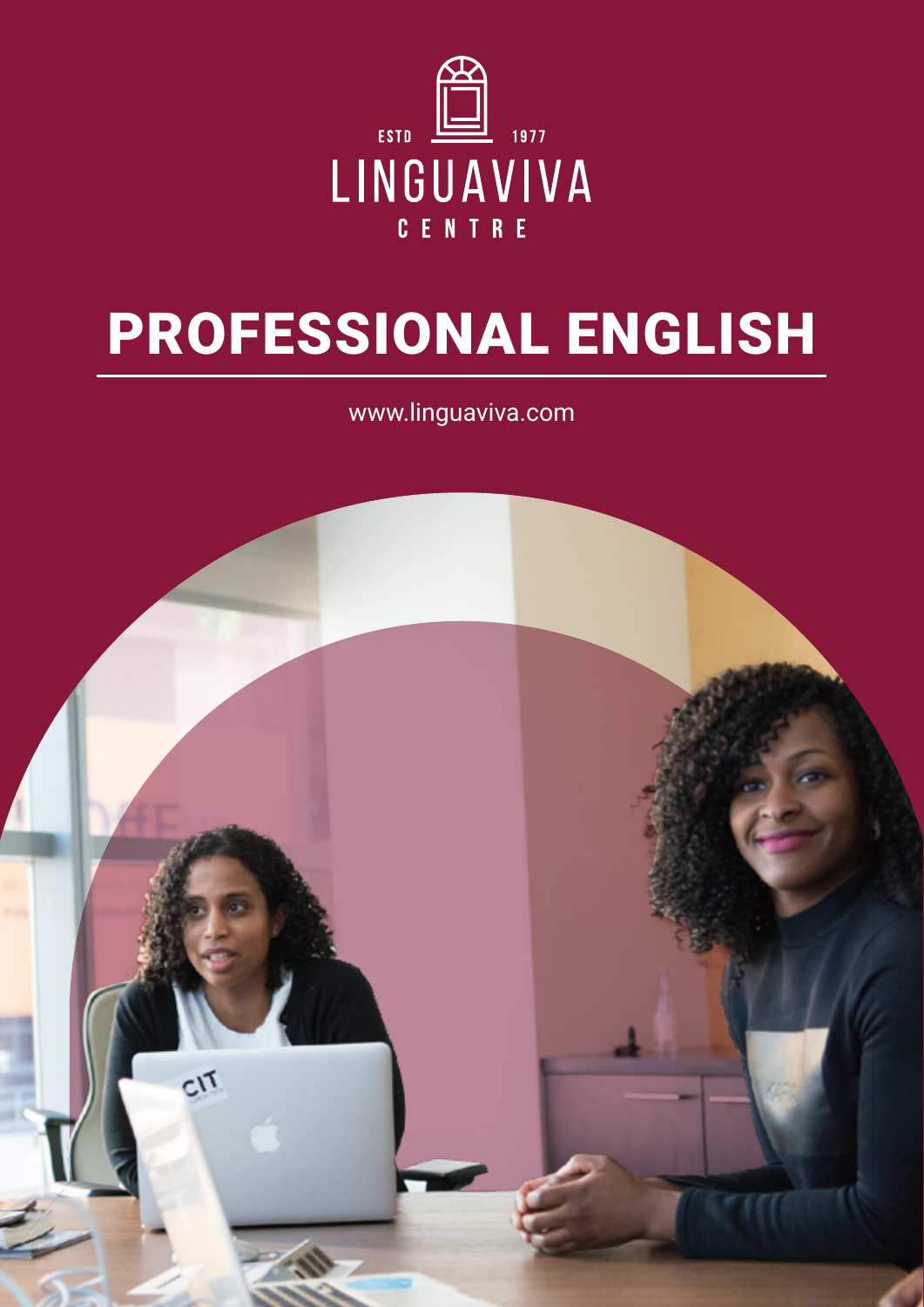## Professional English

Learners at The Linguaviva Centre can take this course in addition to General English 20 lessons or as an option of 5 lessons or 10 lessons. Professional English is aimed at those who want to live and work through English.

It focuses on CEFR linked learning outcomes and is project-based with an integrated skills approach. The emphasis is on spoken production and interaction in a professional context.

- The Professional English course (5 or 10 lessons per week) is available at all major levels of the CEFR ( A,B and C).
- The 12 week syllabus for each course is packed with interesting digital materials, both professional coursebook related and produced in house.
- The courses are extremely flexible to suit your calendar. Learners can start a course on any Monday of the year and take a Monday/Tuesday or Wednesday/ Thursday option or both.
- Once they have taken the Linguaviva Placement Test online they will be given an Individual Learning Plan(ILP) which will explain in detail the outcomes they will cover on their course.
- All courses follow an integrated skills approach where learners can expect to make significant progress with speaking , listening, reading and writing in English with a major emphasis on spoken production and interaction.
- At Linguaviva, we recognise the importance of teaching pronunciation and our teachers explore sounds, stress, and the rhythm of English with our learners. We use real life professional contexts to teach English, helping the learners to explore their working environment by investigating situations likely to arise while travelling or working, to describe their experiences and events they take part in.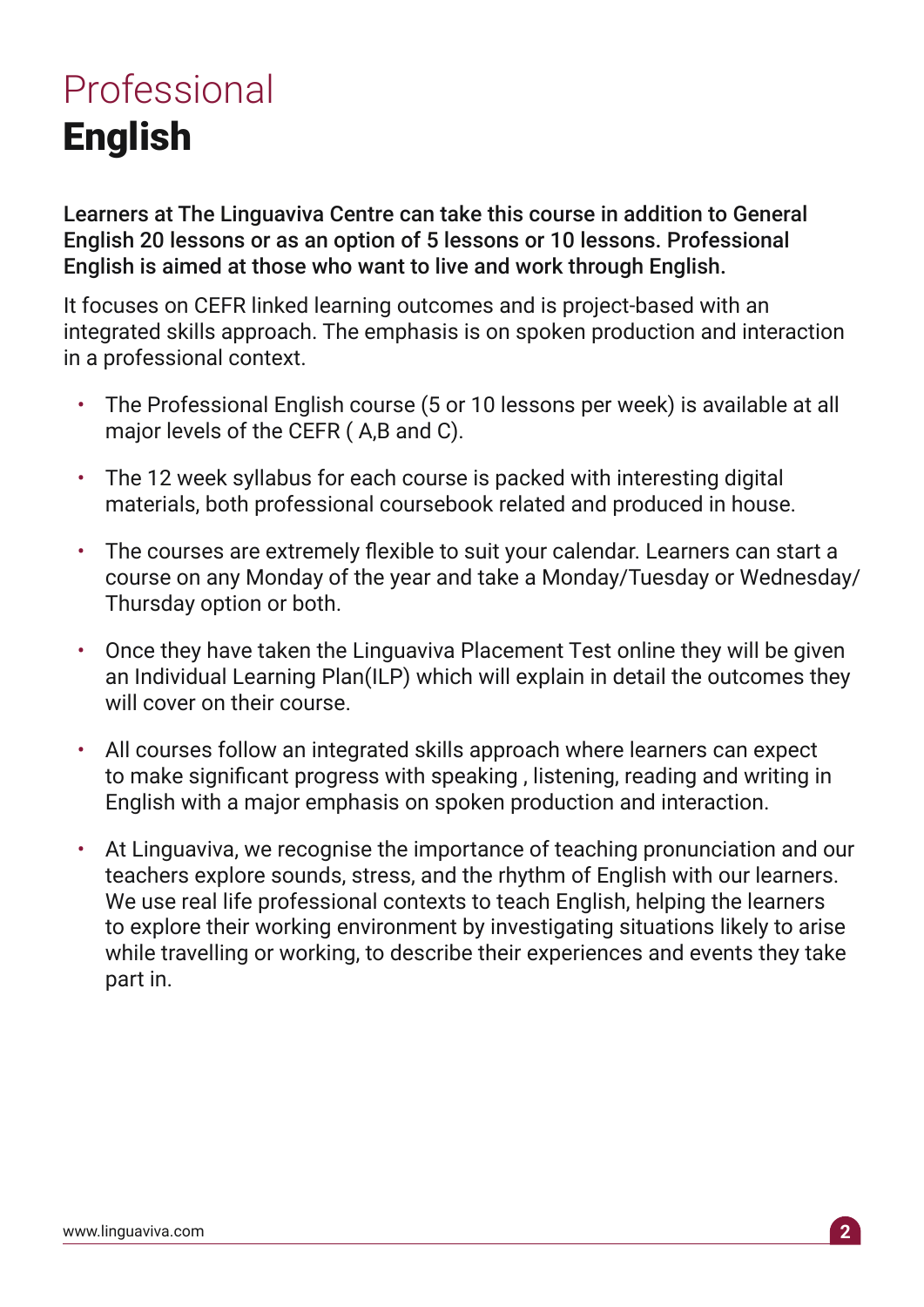## Professional English

- Learners will work from the latest editions of the Business English Cambridge coursebooks at each level.
- Presentations are via our interactive class software and students will benefit from the ability to access digital supplementary materials between class work both archived on Google Classroom and through the software for their coursebooks. As well as the carefully selected coursebook series at Linguaviva, we have devised Professional English materials which explore the contexts that our learners will experience while working in English. Because we feel that significant progress in English is paramount we have integrated into our course both progress testing and externally assessed certification. In the case of the Professional English courses, learners can prepare for the Business English Cambridge exam.\*

**The options above allow a learner to take an intensive course while still allowing them to take a full part in extra-curricular activities.**

*\*Learners must take a minimum of 8 weeks in order to register, prepare for and sit an external exam.*